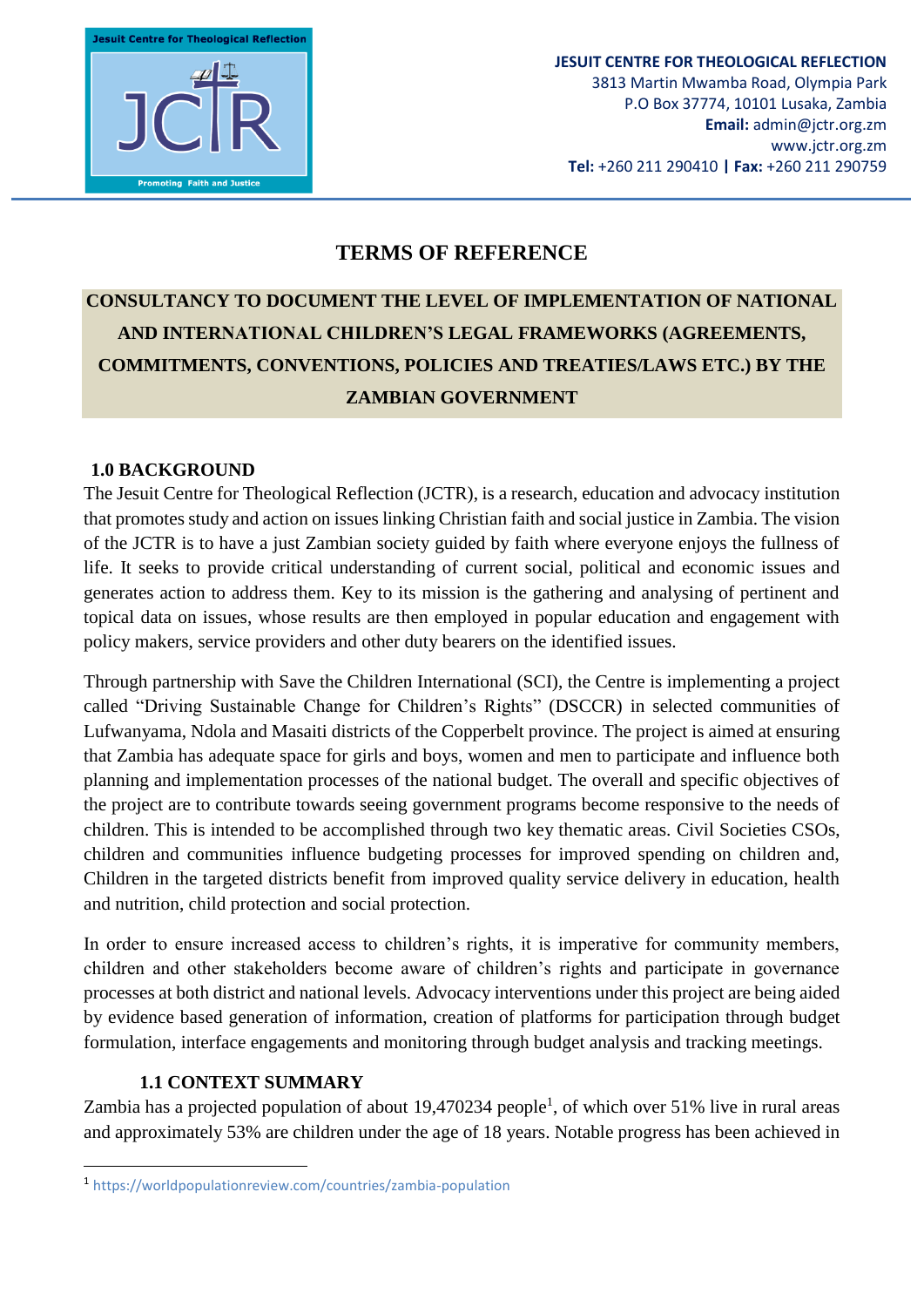promoting children's rights in the past three decades in Zambia. The health policy stance for one regarding children has helped important child health indicators improve greatly with significant progress in most of the key areas of child health service delivery and health support systems recorded. Infant mortality for instance, reduced from 107 deaths per 1000 live births in 1992 to 70 deaths in 2007 to 42 deaths per 1,000 live births in 2018. An equally impressive decline was observed in under-5 mortality rate, which decreased by 61% from 191 to 119 in 2007 to 42 deaths per 1,000 live births over the same period2. However, because of the country's high poverty rate, with over 60% of the population living below the poverty line, children, particularly those living in rural areas do not have access to most rights, including those to education, health and social protection among others. For instance, some children still cover long distances to access the nearest school, others still cover long distances to access the nearest health centre which compromises the quality of health and education services they receive.

The Government of Zambia has shown commitment to ensuring that every child is given an opportunity to enjoy their childhood as reflected in its commitments to various legal frameworks. Take for example, Zambia is one of the 52 countries in Africa that has committed to safeguarding children from all forms of violence by signing and ratifying a number of international and regional treaties. Among the international and regional treaties signed to safeguard children in Zambia is the African Charter on the Rights and Welfare of the Child (ACRWC) and the African Union Campaign to End Child Marriage in Africa. Aside from the Constitution, there are other pieces of legislation in place including the Penal Code, the Juvenile Act, the Employment of Young Persons Act, the Legitimacy Act, the Child Affiliation and Maintenance Act among others, which include provisions for the defence and fulfilment of children's rights. Government has made considerable strides in domesticating the articles of these instruments so that these liberties can be enjoyed by the children of Zambia through various laws and legislations among which is the National Child policy of 2015 that mandates the government to ensure that the Zambia children Survive, Develop, Participate and are Protected.

JCTR recognises the importance of regional and international agreements, commitments, conventions, policies and treaties/laws on the rights of children and wishes to undertake an assessment to document the how far the nation has gone to domesticate these international agreements, commitments and treaties/laws. This assessment will equally pay attention to the national policies and frameworks in place to enhance the rights of children.

## **2.0 RATIONALE**

1

The Jesuit Centre for Theological Reflection, recognises that the survival, development, protection and participation of children hangs in effective laws, policies and programmes that respect, protect and promote fundamental human rights and freedoms. To this end, mitigating against the risks on child rights remains key to assist children living in poverty, children with disabilities, children in contact with the law, and children facing different forms of abuse.

Over the last two decades, Zambia has signed several human rights instruments that aim to uphold children's rights at global and regional levels including ratifying the United Nations Conventions on

<sup>2</sup> Zambia Population and Demographic Projections, 2011-2035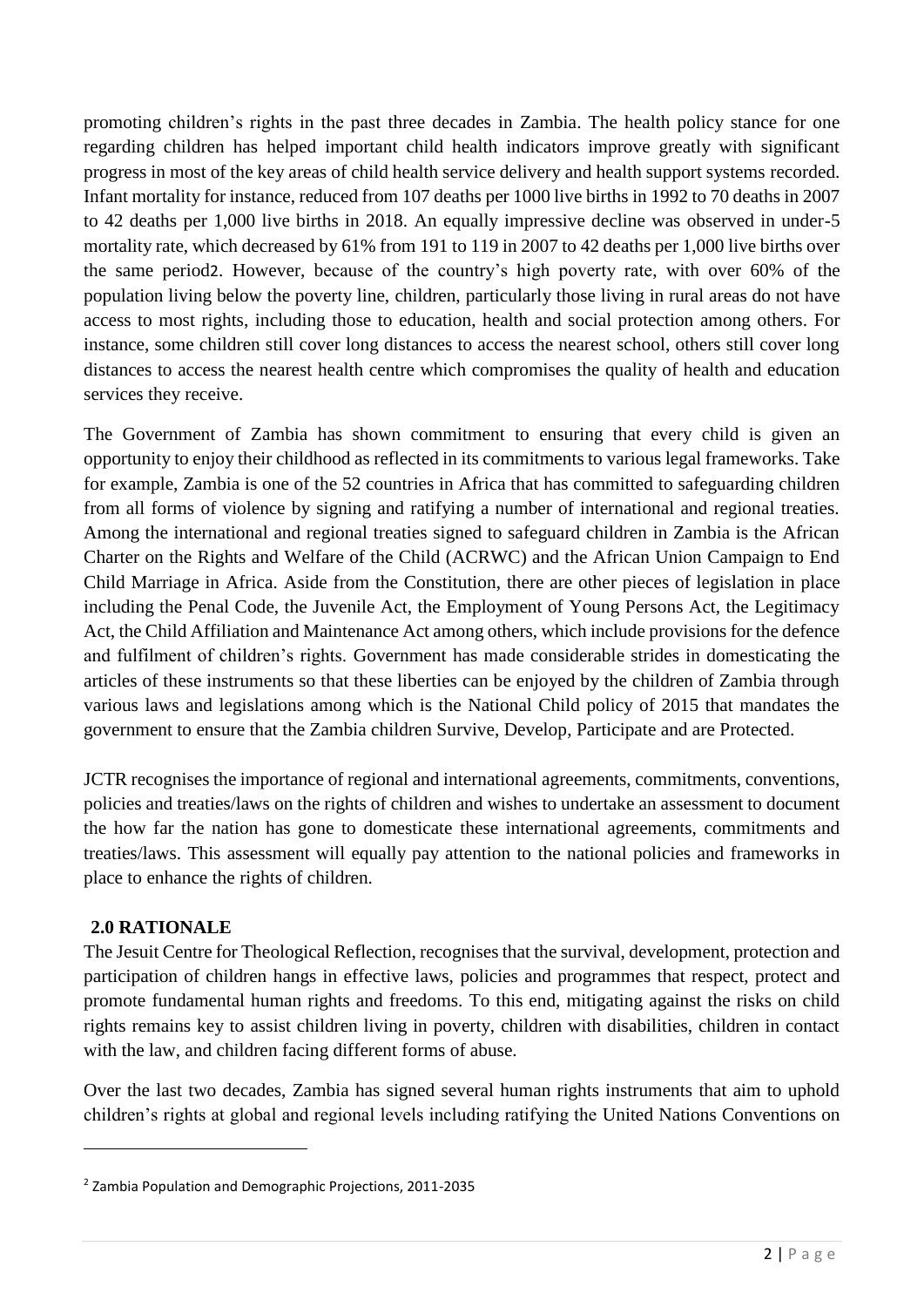the rights of a Child (UNCRC) and the Convention concerning the Prohibition and Immediate Action for the Elimination of the Worst Forms of Child Labour. However, Zambia has not ratified some optional protocols to the Convention, nor has it ratified other important international human rights instruments. According to the Attorney General it was because Zambia has been facing challenges in ensuring its national legislation was brought in line with those instruments prior to ratifying them<sup>3</sup>. The Children's Code Bill which consolidated the laws providing for the rights and welfare of children as another example in 2022 is yet to be enacted.

The JCTR in partnership with Save the Children International (SCI) do hereby seek the services of a consultant to conduct an assessment and document the level of implementation of national and international agreements, commitments, conventions, policies and treaties/laws children's rights. It is expected that once produced the assessment report, will be used as an advocacy tool in engaging various stakeholders on the need for them to fully implement and prioritise policies on children's rights. Ultimately serving as a contribution towards ensuring that children live in an environment that helps them realize their full potential and meaningfully participate in society especially on issues that concern them.

#### **3.0 SCOPE OF WORK**

**.** 

The consultant is expected to document all (most significant) signed/ratified agreements, commitments, conventions, policies and treaties/laws and conduct key informant interviews with all relevant stakeholders (individuals and organization) working on child related issues in the country. It expected that attention will be given to identify commitments such as The Abuja Declaration and Incheon Declaration of 2015 that Zambia has committed to. The aforementioned commitments respectively spell out ideal budgetary allocations to encourage sufficiency and effectiveness of health allocation and the establishment two international benchmarks of spending on education. Furthermore, it is hoped that focus group discussions with community members and interviews with children should be taken in consideration so as to get rich and in-depth information on the level of implementation of international and national children policies. This will inform an analysis that addresses the following research areas.

- a) Document all agreements, commitments, conventions, policies and treaties/laws on children's rights both national and international that Zambia has signed and/or ratified.
- b) Ascertain the level of implementation of national and international children's agreements, commitments, conventions, policies and treaties/laws by the Zambia government.
- c) Spell out key obstacles or opportunities that have hindered or enhanced the implementation of agreements, commitments, conventions, policies and treaties/laws towards the fulfillment of the rights of children.
- d) Present a comparative country case from the region that has gained strides with the implementation of agreements, commitments, conventions, policies and treaties/laws aimed at enhancing the rights of children and the close link presented to economic, social and cultural rights.
- e) Provide clear recommendations to enhance Zambia's sustainable commitment towards the fulfillment of children's rights through a clear legal framework.

<sup>&</sup>lt;sup>3</sup> https://www.ohchr.org/en/NewsEvents/Pages/DisplayNews.aspx?NewsID=16987&LangID=E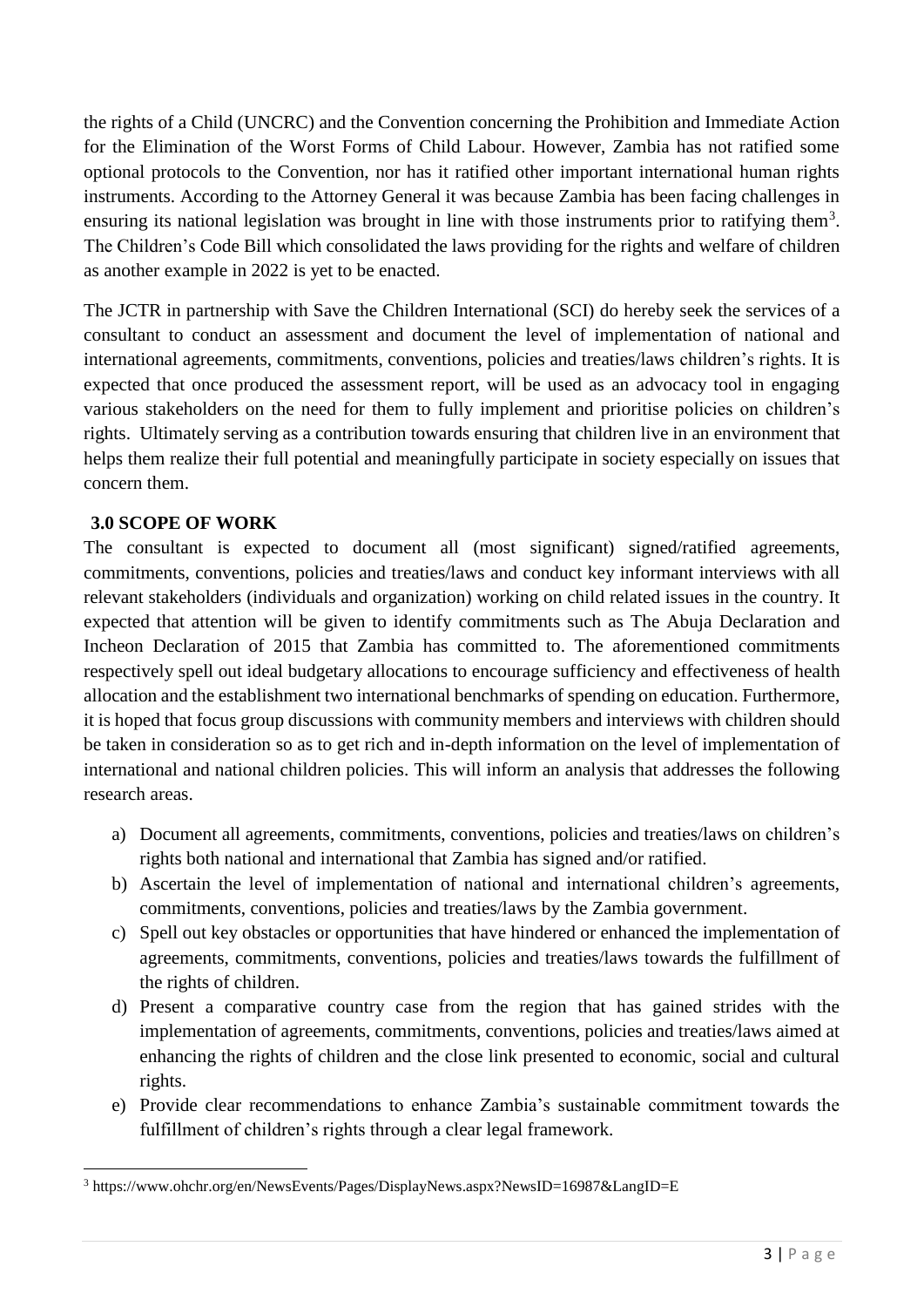#### **4.0 DELIVERABLES AND PROPOSED TIMELINES**

- The consultant will work under the supervision of the Faith and Justice Program Manager.
- The consultancy is for a duration of Twenty-five (25) days including weekends, through the estimated period of *18 th April to 12th May, 2022.*
- Review of documentation, discussing and agreeing with JCTR on general scope of the study as per set out study objectives.
- Submit to JCTR after five (5) days an inception report outlining the consultant's interpretation of the terms of reference, proposed methodology, timelines and activities to be conducted in undertaking this assignment.
- Develop, produce and submit a first draft report for JCTR to review and provide feedback.
- Attend a half day meeting to present the report findings to JCTR and its partners (where applicable) and get wider feedback on the first draft.
- Address comments and develop the final draft of the study (with clear recommendations on the targets for advocacy, advocacy messages as well as the advocacy strategies to undertake in advocating for speedy and sustainable implementation of international and national policies on children's rights).
- Availability to take part in further follow-on activities if need arise.

#### **5.0 CONSULTANT REQUIREMENTS**

- At least a University master's degree in relevant educational background in Social Sciences fields that are relevant to this study; Development Studies, Social Work, Law among others. Advanced university degree in Law or related field will be an added advantage;
- At least five years' work experience in Human rights, with a desirable focus on child rights;
- Strong grounding in the area of governance in Zambia;
- Knowledge on the application of human /child rights treaties in Zambia;
- Understanding of the role of communication in sensitisation and advocacy work. With strong speaking, and applied training skills;
- Demonstrated strong writing skills and ability to produce high quality research work as evidenced by publications of relevant studies, reports and/or articles. Proven track record of previous development of achievements with the Government, NGOs and Donor Agencies is desirable.

#### **6.0 EXPRESSION OF INTEREST**

All expressions of interest (of no more than eight pages) should include:

- 1. **Technical Proposal:** This should include a brief profile about the consultant with particular emphasis on previous experience in this kind of work; the consultants understanding of the Terms of Reference, proposed work plan (timelines) and tasks to be accomplished etc.
- 2. **Financial Proposal**: This should provide cost estimates for the consultancy (fees based on person's days for the assignment). **Tax obligations should be included**.